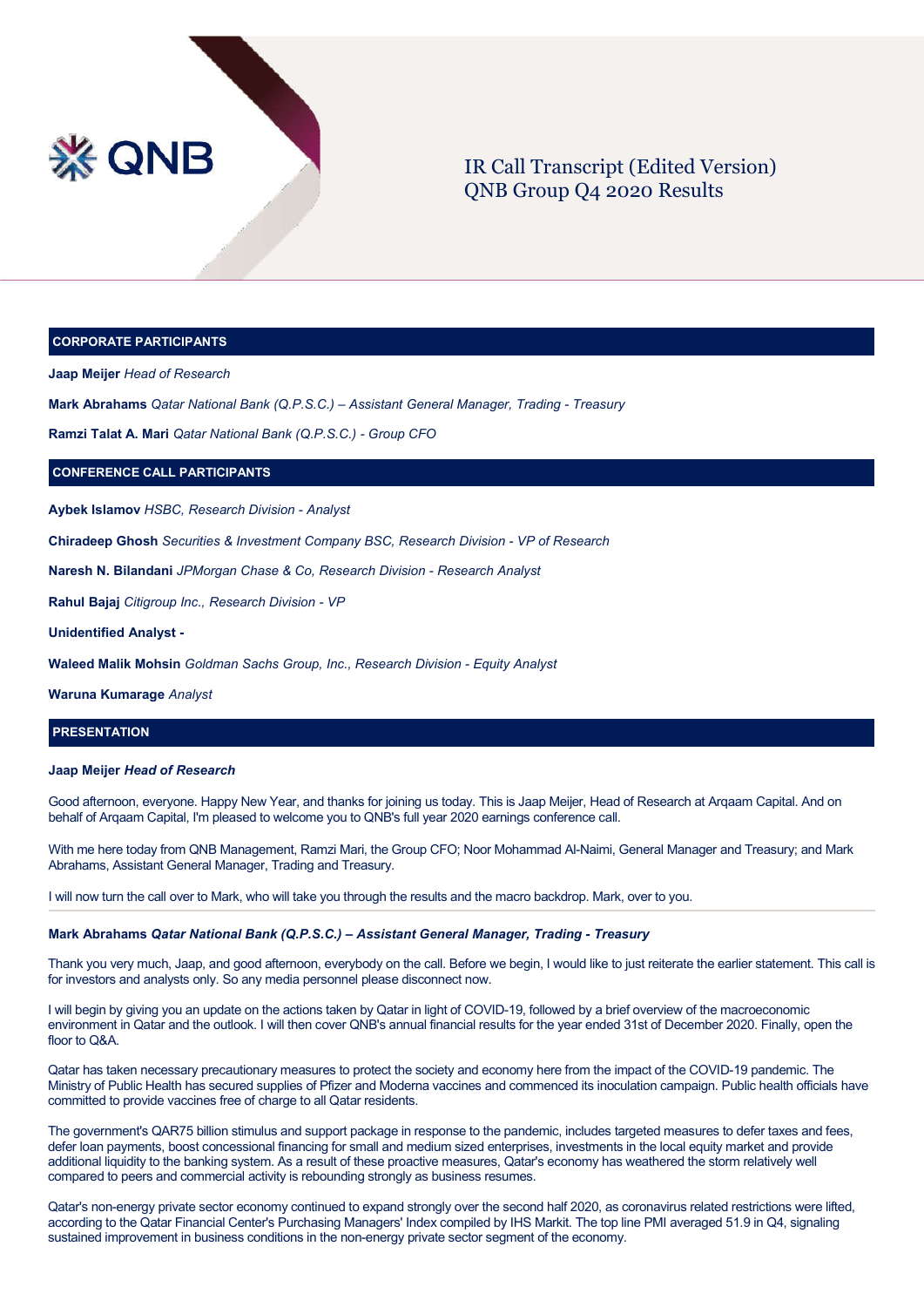Qatar has clearly demonstrated its ability to combine a prudent fiscal policy with the effective delivery of a large public program of capital expenditure to execute upon the Qatar National Vision 2030 and the 2022 FIFA World Cup. This is laying the foundation for continued GDP growth over the medium and long term through both diversification and stronger private sector growth.

Moving forward, private sector growth will be boosted by continued structural reforms, including ownership liberalization, the promotion of foreign direct investments, labor reforms, the permanent residency program, and several initiatives to support SMEs, as well as self-sufficiency in strategic sectors.

Tailwinds from investment in increasing hydrocarbon production will drive economic growth going forward. Six new LNG liquefaction trains are planned to increase Qatar's LNG production by 64% to 126 million tons per annum. Supporting the North Field expansion, Qatar has reserve capacity for over 100 new LNG carriers worth over \$19 billion. Positive spillovers from increased hydrocarbon production will combine with diversification efforts and structural reforms to boost activity and spending in the manufacturing and services sector.

I will now move on to QNB's annual financial results for the year ended 31 December 2020. Net profit for this period was QAR12 billion or US\$3.3 billion. Considering the global economic conditions, QNB Group, following its conservative approach towards building adequate reserves against potential loan losses, has opted to increase its loan loss provisions by QAR2.6 billion for this year compared to last year, which will assist in protecting the Group from any adverse experiences in the portfolio. This has impacted the reported profitability.

In addition, QNB Group has continued on its operational rationalization exercise, which has resulted in reducing the cost to income ratio from 25.9% last year to 24.3%. Operating income increased to QAR25.4 billion or US\$7 billion, up by 1% compared to 2019, demonstrating QNB Group's success in maintaining growth across the range of revenue sources even in these challenging conditions.

Total assets surpassed QAR1 trillion at QAR1.025 trillion or US\$281.6 billion, up by 9% from December 2019. This was driven by growth of 7% in loans and advances to reach QAR723.5 billion or US\$198.8 billion. QNB Group remained successful in attracting deposits, which resulted in increased customer funding by 8% from December 2019 to reach QAR738.7 billion or US\$202.9 billion. This improved the Group's loan-to-deposit ratio to 98%.

The Group was also able to attract high quality wholesale funding demonstrated via QNB's highly successful inaugural and the region's largest \$600 million green bond by a financial services issuer. The Group also issued a \$600 million Formosa bond in January and \$1 billion each in February and May of last year. Coupled with groundbreaking \$3.5 billion dual tranche transaction in November, these deals clearly demonstrate global investors' confidence in QNB Group's solid fundamentals and strong financial performance.

Despite several challenges and headwinds from the global pandemic, QNB Group was able to maintain the ratio of non-performing loans to gross loans at 2.1%, a level considered to be one of the lowest among financial institutions in the Middle East and Africa region, reflecting the high quality of the Group's loan book and the effective management of credit risk in these conditions.

This year our total equity increased to QAR96.9 billion, up by 2% from December 2019. In line with QNB's dividend payout policy, the Board has recommended a dividend payout of QAR0.45 to the General Assembly.

The bank's capital adequacy ratio at 19.1% is comfortably higher than both the QCB and Basel III requirements. The Group is well capitalized and comfortably exceeds other regulatory liquidity and leverage ratios.

We will now turn to questions-and-answers. Thank you.

## **QUESTIONS AND ANSWERS**

### **Operator**

(Operator Instructions) Our first question is from Rahul Bajaj from Citi. Your line is open. Please go ahead.

### **Q - Rahul Bajaj** *Citigroup Inc., Research Division – VP*

Thank you so much for taking my question, and thanks for the call gentlemen. Two quick questions from my side, if I may please. First, I want to talk about the loan deferrals. Just wanted to understand, where does loan deferrals now stand in Qatar and your two key markets of Turkey and Egypt, if I recall correctly from the third quarter call, the deferred loans were less than 2% of your loan book. Any update on that? And how these loans are performing post the deferral period in case the deferrals are over that would be useful to kind of understand what we should think about provisions in 2021?

My second question is around cost. In 2020, you have been able to kind of tighten the screws on cost and get the cost down. If I recall correctly, there was a 2021 guidance of 3% cost growth that was given in one of the earlier calls. Just wanted to understand where do you see normalized kind of cost level in 2021 and going forward. And is there room to reduce cost further? Thank you.

## **A - Ramzi Talat A. Mari** *Qatar National Bank (Q.P.S.C.) - Group CFO*

This is Ramzi. I would like to thank everyone for joining our phone call today. Loan deferral at the highest point in 2020. Total amount of loans that was deferred was around 8% of the overall portfolio for the Group because that number materially dropped. As we stand today, the loan deferral balance is less than 0.5%. So technically the balance is going to zero very soon.

Now in terms of the progress and how these loans are performing after the deferral, it would be very difficult to give a clear momentum at this time because for most of these loans, the deferral was until December. Now in January, the loans will go back to normal repayment. So it will take us another three months to see exactly how these loans will progress. But in anticipation, if you have seen in the fourth quarter, we were very conservative in the NPL. We were very conservative in building provision in order to ensure that even if there were weakness, which we don't expect, we already have cover for that.

For Cost, there was a major improvement in cost to income ratio in 2020. This year, we don't expect cost to materially increase, and we're trying to cap it around the 3%, but we need to wait and see how inflation will progress in different countries, where we operate. But we strongly believe that cost to income ratio at current level of 24.3 is a strong place, where we want to be. Can we reduce cost more? There will always room to reduce cost more. However, we need to look at this very carefully based on how the business will progress because our priority is not to reduce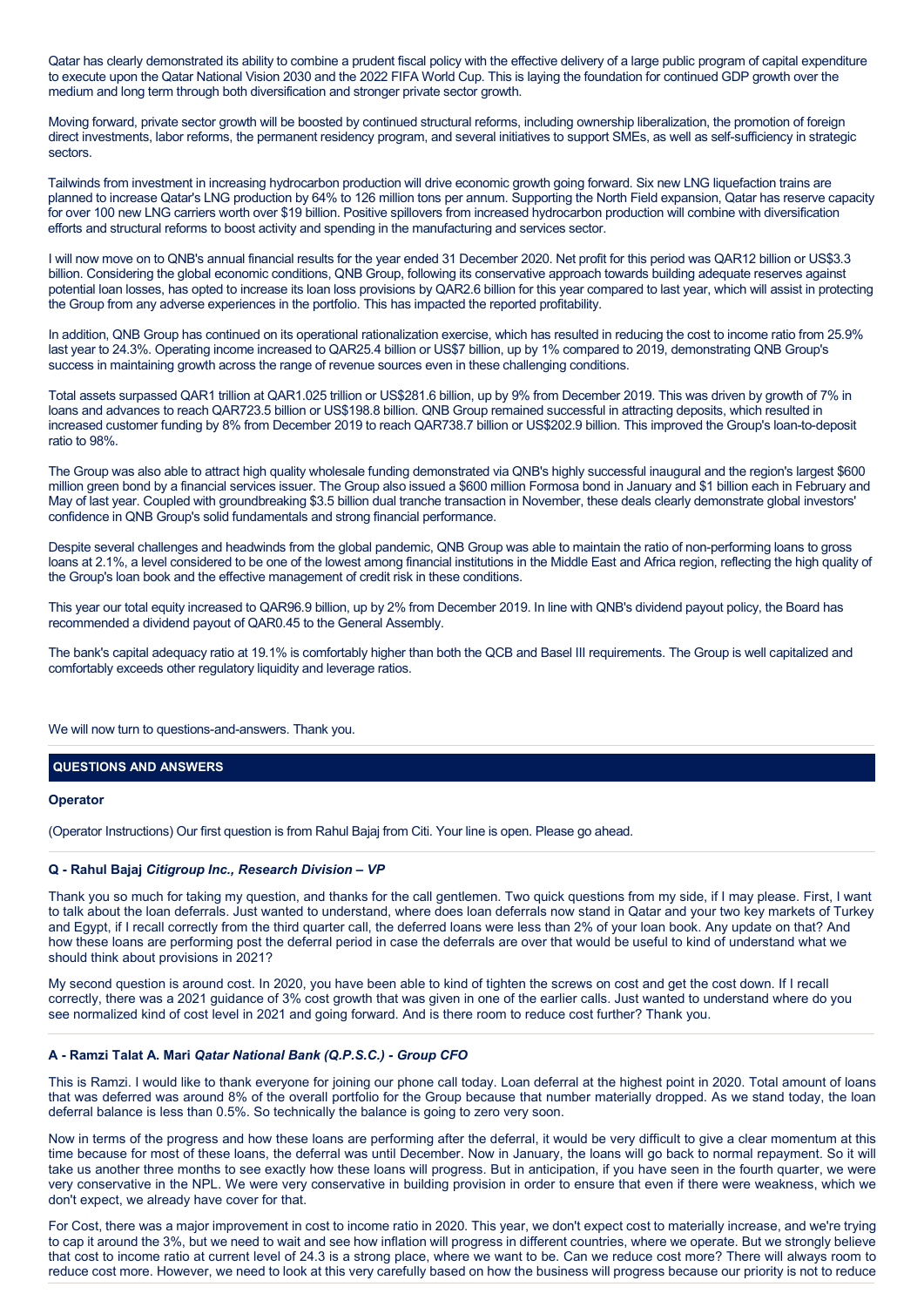cost. Our priority is to increase revenue. And this is how we want to manage our cost to income ratio not by cutting costs, but rather by investing in the profit center, investing in our IT platform to ensure that we grow our revenue. That is our priority.

### **Q - Rahul Bajaj** *Citigroup Inc., Research Division – VP*

Thanks, Ramzi. Just one quick follow-up, if I may please. On your previous answer on loan deferrals, when you said that 0.5% of the loans are still under deferrals, can you give us a view, where are these loans, are these in Qatar, Egypt or Turkey?

## **A - Ramzi Talat A. Mari** *Qatar National Bank (Q.P.S.C.) - Group CFO*

The bulk of these are in Qatar, and these are SME and the number is lower than 0.5. These are mostly SME loans that were extended until June.

### **A - Mark Abrahams** *Qatar National Bank (Q.P.S.C.) – Assistant General Manager, Trading - Treasury*

June.

## **A - Ramzi Talat A. Mari** *Qatar National Bank (Q.P.S.C.) - Group CFO*

Until June 2021. But the number is very small

## **Q - Rahul Bajaj** *Citigroup Inc., Research Division – VP*

Got it. Thank you so much. Thank you.

## **Operator**

Our next question is from Chiro Ghosh from SICO. Your line is now open. Please go ahead.

## **Q - Chiradeep Ghosh** *Securities & Investment Company BSC, Research Division - VP of Research*

Hi, this is Chiro Ghosh from SICO. Thanks for hosting the call. I have two questions. The first one is related to this deposit mix. So what I observed that over the last eight quarters, the ratio of public sector deposit is reducing and the corporate sector deposit is increasing. So I just want to get a sense, is it a conscious strategy and how sticky are these corporate deposit or where do they stack versus the public sector deposit, why is the bank moving through this strategy? That's my first question. Second is related to the asset quality and congratulations for a very good set of result especially in this market. So I've observed that even the recoveries have been quite good in 2020, if you can throw some light on from where is this recovery is coming from? And also, I see that the asset quality in your international operations like in Turkey has also improved, Egypt has been quite stable. So if you can throw, in fact, if you can give us some ground reality of these two countries?

## **A - Ramzi Talat A. Mari** *Qatar National Bank (Q.P.S.C.) - Group CFO*

Now in terms of the mix of the deposit between public sector and private sector, we always look at the overall portfolio of our funding based on cost. Everyone target to increase their market share in public sector funding and that sometimes impact costing. QNB has a capacity to diversify their funding sources and every time we have an opportunity to be able to capture a higher market share in a lower cost base of the deposits, we tend to -- not to compete on public sector funding. Is this a strategy? It is not a strategy. It's always a part of the overall management of our balance sheet and our cost of funding.

In terms of asset quality, now, definitely there was an impact on the asset quality during 2020, and we have seen that NPL ratio moving from 1.9 to 2.1. And I still believe that this ratio might increase and that increase will probably come mostly from outside Qatar. And that's why we were extremely conservative in the way we have built that provision especially in Turkey.

Turkey was very conservative in 2020. They increased their coverage ratio from 90% to 101%. Even though, the NPL ratio did not increase, as in reality, it dropped and mainly because until today, we've not seen a major inflow of NPL in Turkey. But we're keen to be very cautious in how things will progress especially in Turkey. I think a coverage ratio above 100% in Turkey is sustainable, and we'll continue to be very conservative in Turkey.

NPL ratio for the Group might touch the 2.3 this year. But again, we need to wait to see how things will progress during the first quarter and second quarter of this year.

## **Q - Chiradeep Ghosh** *Securities & Investment Company BSC, Research Division - VP of Research*

So just a continuation of the previous question. So first one, do you think that there are circumstances when your private sector deposit cost might actually be lesser than public sector, if I understood it correct, right, there can be circumstances?

## **A - Ramzi Talat A. Mari** *Qatar National Bank (Q.P.S.C.) - Group CFO*

It depends on the policy. If you talk about government agencies, sometimes, some of the funding can be higher than private sector. It depends on the maturity. It depends on the currency and different factors.

## **Q - Chiradeep Ghosh** *Securities & Investment Company BSC, Research Division - VP of Research*

Okay. And about these two countries especially Turkey, you're not seeing any massive rise, but you might see, right? That's what you're trying to incline right about the Turkish? But what I can tell you, in general, it will be a conservative budget. But it will be a variable budget. So we need to look at it in quarter-by-quarter. But to the Board, it will be a conservative budget. The details will be given in next quarter phone call.

### **A - Ramzi Talat A. Mari** *Qatar National Bank (Q.P.S.C.) - Group CFO*

And still today, what we have seen in 2020, we were expecting a major jump in NPL ratio in Turkey. We have not seen this in third quarter or in fourth quarter.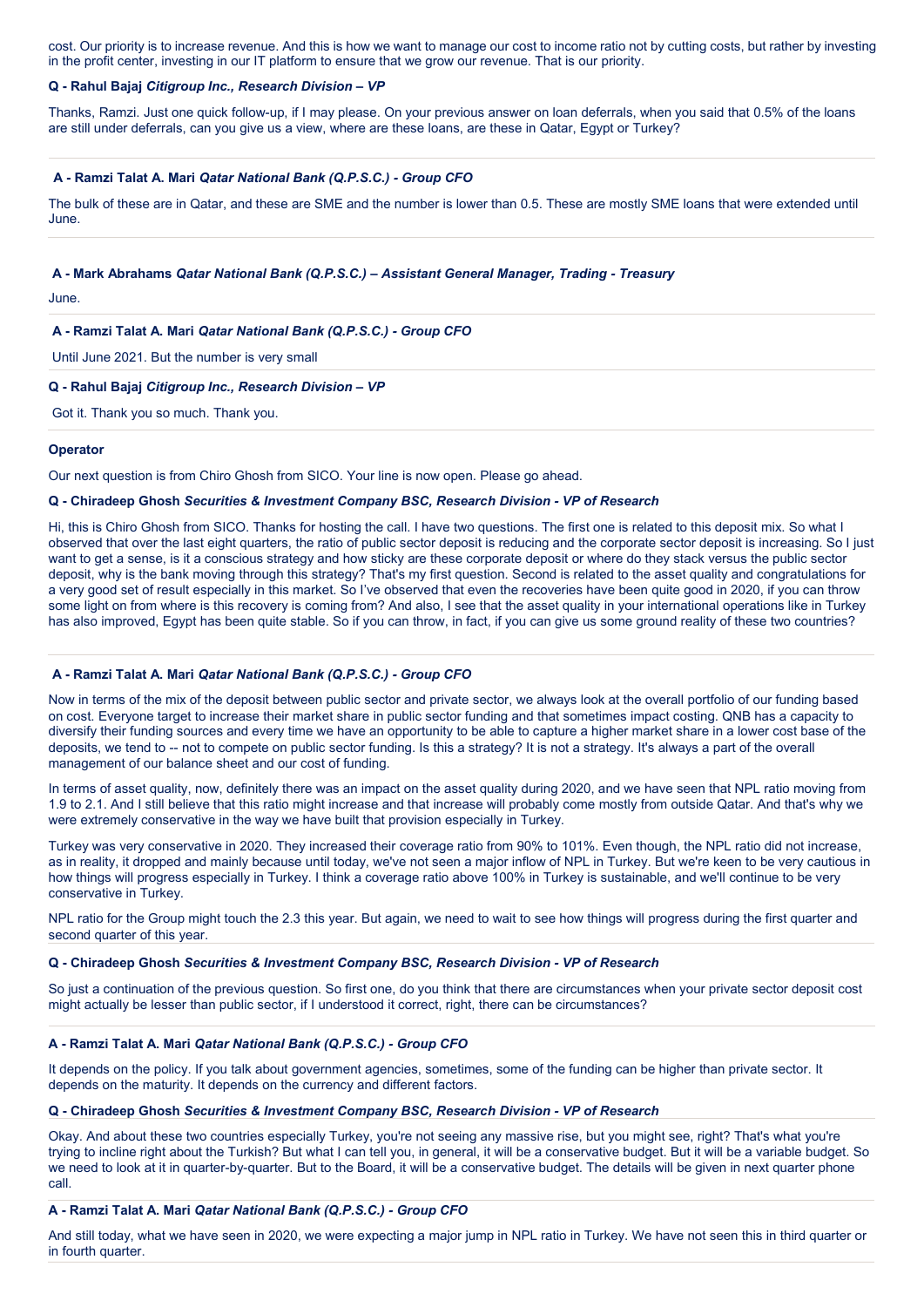## **Q - Chiradeep Ghosh** *Securities & Investment Company BSC, Research Division - VP of Research*

Okay.

## **A - Ramzi Talat A. Mari** *Qatar National Bank (Q.P.S.C.) - Group CFO*

We have seen marginal increase in NPL in Egypt from 2.2 to 2.3. But nothing to worry about especially that their coverage ratio is still more than 140%.

## **Q - Chiradeep Ghosh** *Securities & Investment Company BSC, Research Division - VP of Research*

I ask because in Turkey, I saw your NPL ratio has in fact come down in the last one year by 40 basis point, which is different than what we're reading in the media and your cost of risk.

### **A - Ramzi Talat A. Mari** *Qatar National Bank (Q.P.S.C.) - Group CFO*

I agree. Please always remember that the portfolio in Turkey for QNB Finans is different from other. We do not have large exposure in foreign currencies to large corporates that might hit your NPL ratio at a large percentage at one point of time. The portfolio in QNB Finans is highly diversified and in Turkish lira, which allow them to enjoy a marginally lower NPL than the market. Assets will grow by around 28% to 30%. So balance-sheet-wise, in Turkish lira, there will be very strong growth. Of course, in Qatari riyal, no, it will be negative.

## **Q - Chiradeep Ghosh** *Securities & Investment Company BSC, Research Division - VP of Research*

Okay. Thank you very much. That's all from my side. Thank you.

### **Operator**

Thank you. Our next question comes from Waleed Mohsin from Goldman Sachs. Your line is open. Please go ahead.

### **Q - Waleed Malik Mohsin** *Goldman Sachs Group, Inc., Research Division - Equity Analyst*

Thank you very much. Good afternoon. Thank you for the presentation. A couple of questions from my side. First, starting with Turkey. I mean, we've seen that the Turkish banks are actually guiding for or putting out pretty strong guidance for 2021 and Ramzi, you mentioned that QNB Group has been very conservative with provisions. If you look at the guidance that they are providing, they are looking at high teens to even 20% local currency growth and they are seeing a shortfall in cost of risk during 2021, the only negative factor being margin compression given relatively high rates. So just want to get your thoughts on 2021, given that you start from a very strong base in terms of where your provision sits 18 bps out of 80 bps is general provision that you book this year, your overall NPL coverage 136%. So how do you see the outlook for Turkish provisions, as well as loan growth during 2021?

And then, secondly on Egypt, in terms of, we've seen some gradual normalization in interest rates in Egypt. What do you think, where are we in terms of the capital expenditure, loan growth cycle in Egypt especially given kind of the second wave of COVID-19. So your thoughts on the operating outlook for Egypt and Turkey would be very helpful both in terms of growth and asset quality?

### **A - Ramzi Talat A. Mari** *Qatar National Bank (Q.P.S.C.) - Group CFO*

In terms of guidance for Turkey and Egypt, I think this is the first time, where I'm going to say that we expect growth in Turkey this year to be higher than that of Egypt. The guidance for 2021 for Finansbank in balance sheet, it will be between 15% to 17%, profit and loss 12% to 14%. QNB ALAHLI balance sheet between 9% to 11% and profit and loss between 10% to 12%.

### **Q - Waleed Malik Mohsin** *Goldman Sachs Group, Inc., Research Division - Equity Analyst*

Got it. Thank you, Ramzi.

### **A - Ramzi Talat A. Mari** *Qatar National Bank (Q.P.S.C.) - Group CFO*

Sort of the guided lines.

## **Q - Waleed Malik Mohsin** *Goldman Sachs Group, Inc., Research Division - Equity Analyst*

And just a question on funding –

## **A - Ramzi Talat A. Mari** *Qatar National Bank (Q.P.S.C.) - Group CFO*

Yes. Go ahead, Waleed.

## **Q - Waleed Malik Mohsin** *Goldman Sachs Group, Inc., Research Division - Equity Analyst*

Yes. I was just going to ask on funding in Turkey. After the normalization in rates, with increase in rates from 10.5% to 17%, what trends are you seeing, I mean, our deposit rates priced close to this rate. Are you seeing any pressure on local currency? Is there an improvement in dollarization in Turkey or are you still seeing the same pressures, as they were pre the increase in rates?

## **A - Ramzi Talat A. Mari** *Qatar National Bank (Q.P.S.C.) - Group CFO*

No, definitely, the pressure is much lower on the on the Turkish lira currencies. But there will be a major pressure in the next three months on the margin in Turkey, for all in banks in Turkey because there will always be a gap between three months to six months between repricing of loans and repricing of deposits. And that's why we expect the first quarter to be very challenging for Turkish banks in terms of margin, but that will gradually start to improve and we should go back to normal by the fourth quarter.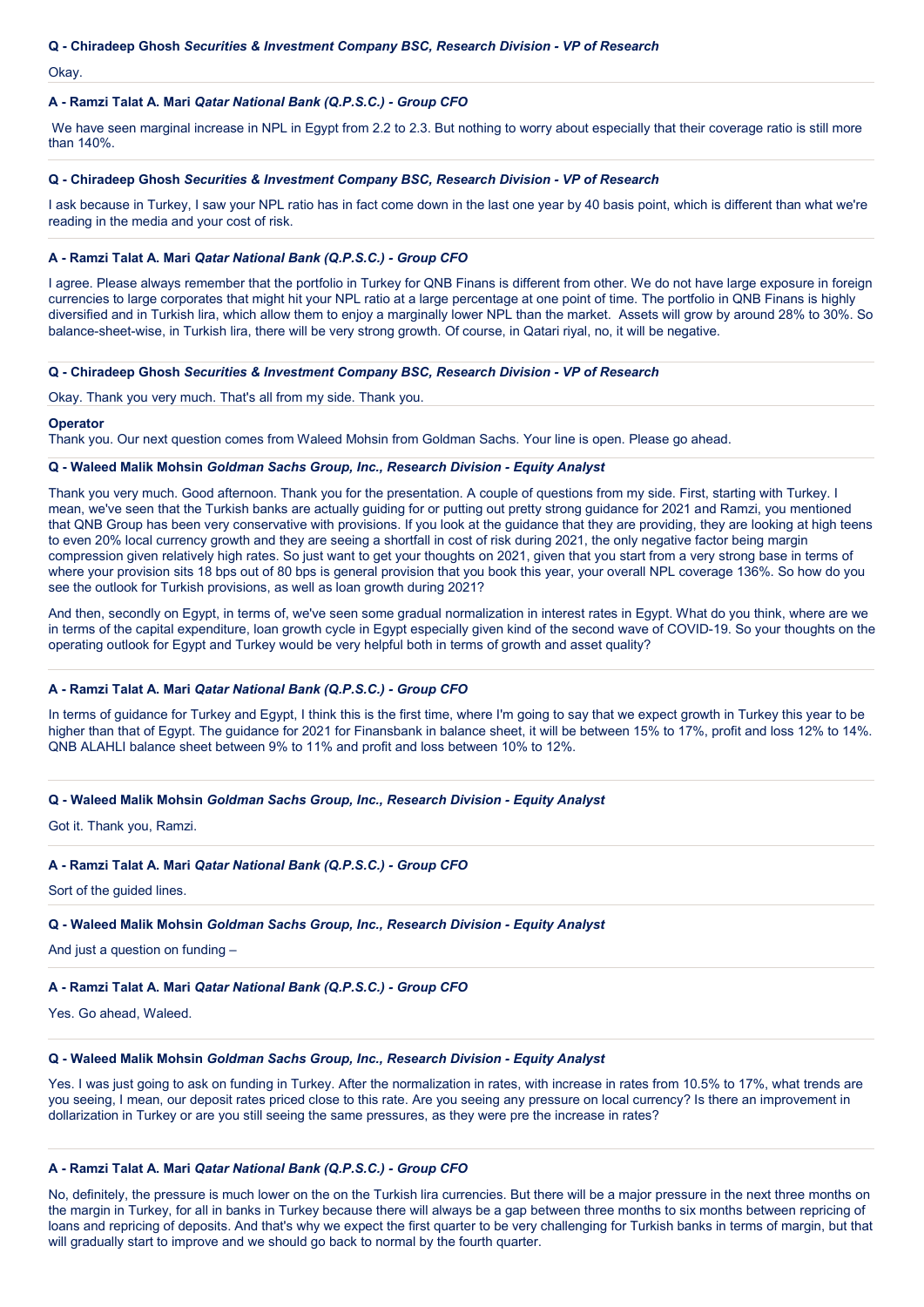So as for the major challenge that we'll see in Turkey this year is in the net interest income in the first quarter, but one of the reason why banks weren't able to manage their margin last year is due to the restrictions that the Central Bank put in on hedging. Usually Turkish bank is very efficient in how they hedge their net interest margin. But by putting some limitation on the capacity of bank to do that, this is why they were hit in the fourth quarter and they will be hit in the first quarter of this year on net interest income. But now Ministry of Finance and Central Bank reduced the limitation on hedging, which will allow banks to go back to be able to manage their interest margin much more efficiently.

### **Q - Waleed Malik Mohsin** *Goldman Sachs Group, Inc., Research Division - Equity Analyst*

Got it. Thank you very much, Ramzi. That's very helpful.

### **Operator**

Our next question is from Aybek Islamov from HSBC. Your line is open. Please go ahead.

## **Q - Aybek Islamov** *HSBC, Research Division – Analyst*

Yeah. Thank you. Thank you for the call. So a couple of questions from me please. The first one, I think relates to your Group NII and good performance. I think in 2020, you were able to cut your funding cost quite substantially, and your NII growth, you registered 4%. What's your outlook for 2021, your ability to manage funding cost lower versus the interest income that you earned that will be quite useful to hear from you.

And the second one is your provisioning policy. So it's been quite conservative already in 2020, I'm looking at your loan loss reserve to loan ratio is all-time high compared to your multi-year history, and you just mentioned that you still expect NPL ratios to grow, but mostly outside of Qatar, right. So what do you think would be the pressure on the cost of risk. Do you need to maintain the same level of cost of risk, as you did in 2020 or do you think there is room for cost of risk to decline, right. And last year, I presume your cost of risk was predominantly driven by the collective provision expenses. So some color on this will be very useful?

### **A - Ramzi Talat A. Mari** *Qatar National Bank (Q.P.S.C.) - Group CFO*

Okay. Margin dropped last year by around 8 basis points and this is very close to the number or the guidance that we gave at the beginning of the year. There are several factors that impact margin, not 1, and not even 10, and that's why it is extremely difficult for any CFO to give guidance on how margin will move within a 12 month period.

It will be very difficult for the Group to continue to reduce cost of funding. I think it will gradually start to go after first half of 2021. But what I would say is, we were successful last year in growing our net interest income. And we were always successful even if we're able to manage our margin in a way to ensure that we see constant growth on net interest income for the Group. To make this short, I would say that margin will continue to be under pressure in 2021 and I still believe that there will be a drop of around 4 basis point to 5 basis point. And this will continue, the more the balance sheet for the Group grow, the more pressure we're going to see on margin.

I mentioned just five minutes ago that Turkey in the first quarter and maybe second quarter will be materially under pressure. We might see a drop of around 25% in net interest income in Turkey standalone compared with Turkey standalone last year. So this would impact the Group margin for the year. But overall, we still believe that we'll be able to continue to grow our net interest income between the 3% and 5%, and this is what we're targeting for.

In terms of provisions, cost of risk 2020 were 80 basis point. It was around 5 basis point higher than the guidance that I gave because we felt that the fourth quarter, it will be a good opportunity for the Group to be very conservative and that's what we have done.

How do we see cost of risk progressing for the Group? I don't see cost of risk for QNB dropping from 80 basis point to back to 45 basis point that we have seen in 2016, 2017, 2018 or even 2019. I think the drop will be gradual. I doubt this year, cost of risk will be 80 basis point. But I would not be surprised that it will be between 65 basis points and 75 basis points.

And I think if we're able to end up with around 70 basis points, this will be very good. We need to understand that the impact of COVID-19 would not end in the third quarter this year. We still see the pressure on some of the corporate in moving their business back to normal. This will take time. And that's why we prefer to be conservative in managing our cost of risk.

### **Q - Aybek Islamov** *HSBC, Research Division – Analyst*

Helpful. Thank you. Thank you, Ramzi.

### **Operator**

Our next question is from Naresh Bilandani from JPMorgan. Naresh, your line is open. Please go ahead.

### **Q - Naresh N. Bilandani** *JPMorgan Chase & Co, Research Division - Research Analyst*

Thank you very much. Yes, hi. It's Naresh Bilandani from JPMorgan. Thank you for your time, Mr. Ramzi. Sorry, I joined a few minutes late, so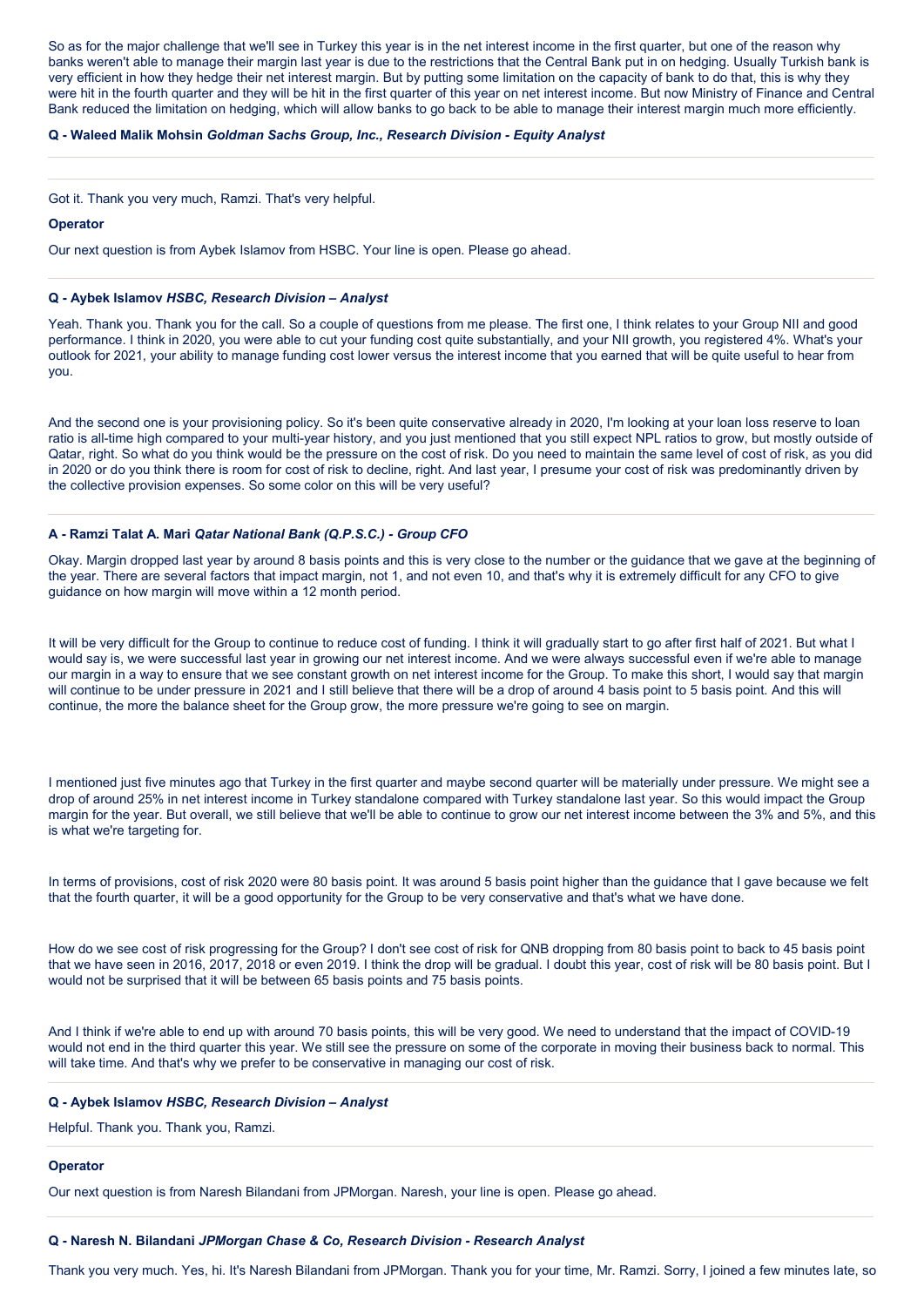apologies if you have already answered this question. But could you please highlight the reason for strength in your investments book in the fourth quarter because I see the investments were largely all booked in the Qatari segment, was this the reason for the strength in the fourth

quarter NII in the Qatari segment or is there any other dynamic that I'm missing. I appreciate the guidance that you've provided, but just for better understanding, would you please be able to throw some light on how should we see the margin and the loan book was in Qatar only specifically for 2021 that would be super appreciated? Thanks a lot.

## **A - Ramzi Talat A. Mari** *Qatar National Bank (Q.P.S.C.) - Group CFO*

The growth investment in the third quarter and fourth quarter of 2020 is a reflection of the needs of the customer. Many private sector customers or even government agencies want to fortify how they fund their operation. And they believe doing that through issuing local bonds will be a good opportunity for them to be able to have more flexibility in how they are funding their business.

Historically, we were not very active in that business. But we believe now that this is important. We were comparing the percentage of investment for QNB overall the balance sheet for the Peer Group, and we're materially lower than the Peer Group. And that's why in this year and in the future, you'll see more involvement in QNB on some of the issues, whether it was local, international, in terms of investment. And this is natural progress for QNB's balance sheet to put us in line with how the Peer Group managing their overall business and at the same time, managing the overall margin for the Group.

In terms of guidelines for QNB Group, as a whole, I'll give, because I did not give Group as a whole, and then I'll talk about Qatar. The Group as a whole the balance sheet will be 6% to 8% and profit and loss will be 4% to 6%. And that's why Qatar standalone in terms of loans, it will be between 5% and 7%, the overall balance sheet 5% to 7% and profit and loss will be between 2% to 3%.

#### **Q - Naresh N. Bilandani** *JPMorgan Chase & Co, Research Division - Research Analyst*

Understood, Mr. Ramzi. So now this is what I'm thinking, if you think of the loan growth, I think you said that it will be somewhere in the range of around 5% to 7%. My understanding is that the public sector loan growth, if I take a look at the system data that has been running at a significantly faster pace, even if I assume and think for a moment that lending and investments book in tandem, and don't try to differentiate, I mean, growth could come on either portions of the balance sheet, a mid-single digit number considering the fact that we're going to see a strong hydrocarbon pipeline – growth pipeline in Qatar that still seems relatively on the lower end of what I was initially starting to expect. Do you believe that there is a scope for an upside risk to this growth guidance, as we move further into the year or you believe that 5% to 7% of growth guidance that you've given for Qatar, if I understand right, that is looking very realistic at this stage?

### **A - Ramzi Talat A. Mari** *Qatar National Bank (Q.P.S.C.) - Group CFO*

Okay. If we look at the guidance that I gave last year, I've said, margin will drop by around 7 basis points to 8 basis point and that did happen. I mentioned that we'll continue to be able to be very conservative in provisioning, but be able to improve our operational income, and to an extent, I was right, because we grew our operation income by 1%.

I also mentioned that we're going to be able to improve materially our cost to income ratio and we were very successful in that regard. I mentioned that we're going to be extremely conservative and build more on cost of risking and coverage ratio, and we were able to increase from 100 to 107. The one that I missed last year is the overall growth in the balance sheet because I was talking always about 6% to 8% and the actual growth was higher than that percentage.

I tend to be conservative in the guidance that I give in the balance sheet because considering the structure of the overall balance sheet of QNB, which is mainly corporate is highly dependent on different factor that can push the growth materially higher than the guidance that I give or lower than the guidance that I give. And that's why, I prefer to be conservative.

If things in terms of COVID-19 improve by the end of June, I think the growth in the balance sheet will be materially higher than what I gave, but let's wait and see.

#### **Q - Naresh N. Bilandani** *JPMorgan Chase & Co, Research Division - Research Analyst*

Okay.

## **A - Ramzi Talat A. Mari** *Qatar National Bank (Q.P.S.C.) - Group CFO*

6% to 8% for now, Naresh, and then, we'll build on this quarter-on-quarter.

## **Q - Naresh N. Bilandani** *JPMorgan Chase & Co, Research Division - Research Analyst*

Understood, Mr. Ramzi. Thank you very much. That was quite clear. Thanks.

## **Operator**

We currently have one more question on the line. (Operator Instructions) Our next question is from SICO. Your line is open. Please go ahead.

## **Q - Unidentified Analyst**

Hi, this is Suzan from SICO. I just have a quick question on the NPLs, which sector were the main contributor to the increase in corporate NPL in 2020, and for this year, you mentioned that you expect NPL to go from 2.1% to 2.3%. So from where would you say it will come from? Thanks.